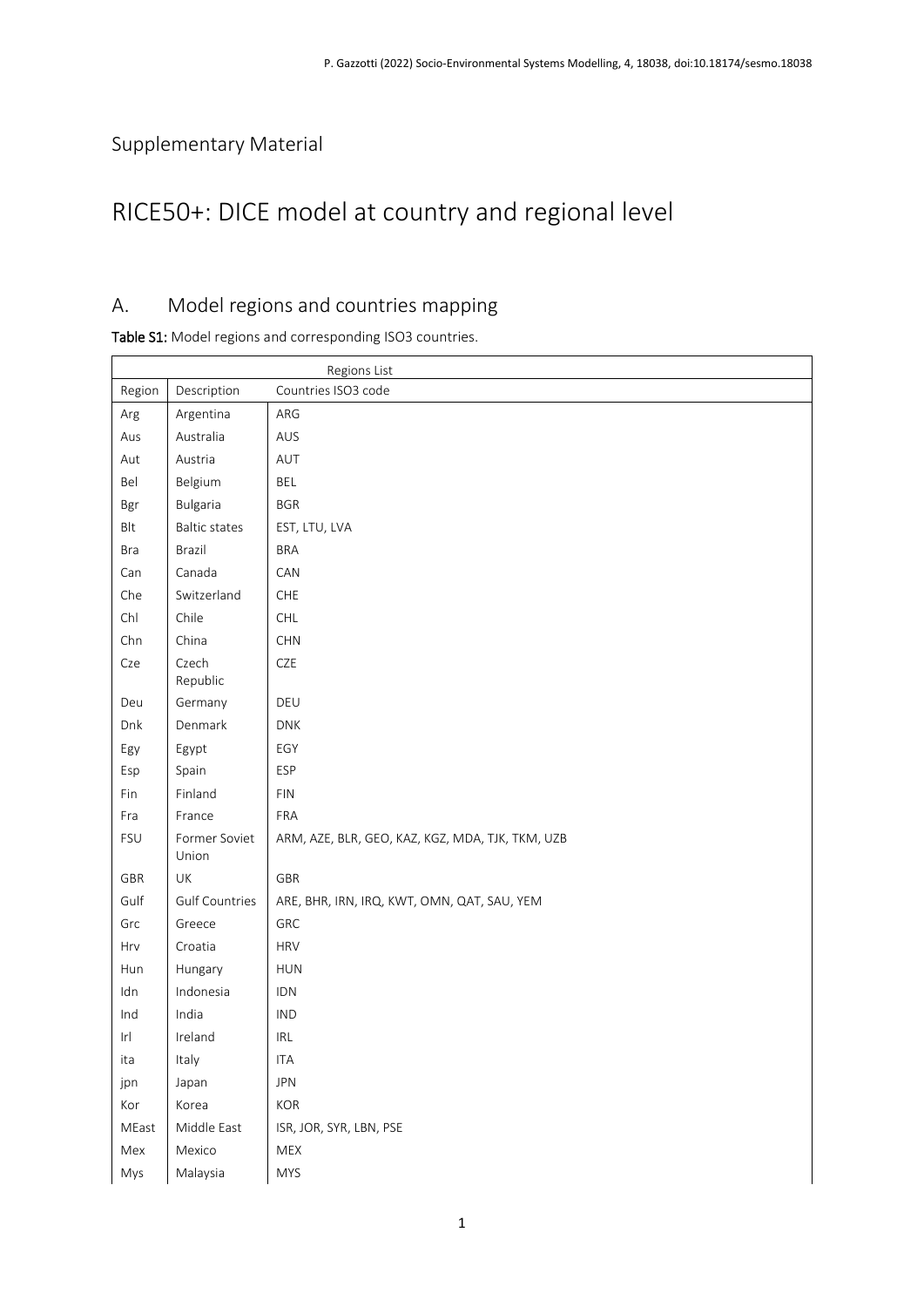| Nld          | Netherlands              | <b>NLD</b>                                                                                                                                                                                                                                                                            |
|--------------|--------------------------|---------------------------------------------------------------------------------------------------------------------------------------------------------------------------------------------------------------------------------------------------------------------------------------|
| NAfr         | North Africa             | ESH, TUN, MAR                                                                                                                                                                                                                                                                         |
| <b>NWAfr</b> | North-West<br>Africa     | LBY, DZA                                                                                                                                                                                                                                                                              |
| Nor          | Norway                   | <b>NOR</b>                                                                                                                                                                                                                                                                            |
| Ocean        | Pacific Island           | CXR, COK, HMD, NFK, NIU, NRU, PCN, TKL, TUV, UMI, WLF, FJI, PNG, FSM, GUM, ASM, TLS,<br>PYF, KIR, MNP, MHL, NCL, PLW, WSM, SLB, TON, VUT, NZL                                                                                                                                         |
| Pol          | Poland                   | POL                                                                                                                                                                                                                                                                                   |
| Prt          | Portugal                 | <b>PRT</b>                                                                                                                                                                                                                                                                            |
| <b>RCAm</b>  | Rest Central<br>America  | BES, CUW, SXM, ABW, BHS, BLZ, BRB, CRI, CUB, DMA, DOM, GRD, GTM, HND, HTI, JAM, LCA,<br>NIC, PAN, SLV, TTO, VCT, BMU, SGS, TCA, VGB, VIR, AIA, ATG, BLM, CYM, GLP, KNA, MAF,<br>MSR, MTQ, PRI                                                                                         |
| REur         | Rest Europe              | CYP, LUX, MLT, LIE, GRL, ISL, FRO, ALA, AND, GGY, GIB, IMN, JEY, MCO, SJM, SMR, VAT, SPM,<br>BIH, ALB, MKD, MNE, SRB, KSV                                                                                                                                                             |
| Rou          | Romania                  | <b>ROU</b>                                                                                                                                                                                                                                                                            |
| <b>RSAm</b>  | Rest South<br>America    | BOL, COL, ECU, FLK, GUF, GUY, PER, PRY, SUR, URY, VEN                                                                                                                                                                                                                                 |
| <b>RSAs</b>  | Rest South<br>Asia       | AFG, BGD, BTN, LKA, MDV, NPL, PAK                                                                                                                                                                                                                                                     |
| <b>RSEAs</b> | Rest South-<br>East Asia | BRN, CCK, KHM, LAO, MMR, PHL, SGP, PRK, HKG, MAC, TWN, MNG                                                                                                                                                                                                                            |
| <b>Rus</b>   | Russia                   | <b>RUS</b>                                                                                                                                                                                                                                                                            |
| SSAfr        | Sub-Saharan<br>Africa    | AGO, BEN, BWA, BFA, BDI, CMR, CPV, CAF, TCD, COM, COG, COD, CIV, GNQ, ERI, ETH, GAB,<br>GMB, GHA, GIN, GNB, KEN, LSO, LBR, MDG, MWI, MLI, MRT, MUS, MYT, MOZ, NAM, NER,<br>NGA, REU, RWA, STP, SEN, SYC, SHN, SLE, SOM, SSD, SDN, SWZ, TZA, TGO, UGA, ZMB, ZWE,<br>DJI, IOT, BVT, ATF |
| Slo          | Slovenia                 | <b>SVN</b>                                                                                                                                                                                                                                                                            |
| Svk          | Slovakia                 | <b>SVK</b>                                                                                                                                                                                                                                                                            |
| Swe          | Sweden                   | <b>SWE</b>                                                                                                                                                                                                                                                                            |
| Tha          | Thailand                 | <b>THA</b>                                                                                                                                                                                                                                                                            |
| Tur          | Turkey                   | <b>TUR</b>                                                                                                                                                                                                                                                                            |
| Ukr          | Ukraine                  | <b>UKR</b>                                                                                                                                                                                                                                                                            |
| <b>USA</b>   | <b>USA</b>               | <b>USA</b>                                                                                                                                                                                                                                                                            |
| Vnm          | Vietnam                  | <b>VNM</b>                                                                                                                                                                                                                                                                            |
| Zaf          | South Africa             | ZAF                                                                                                                                                                                                                                                                                   |

#### B. Proof of simplified impact specification

**Lemma1**. *In an economic growth model with a Cobb-Douglas production function, stable capital-labor ratios,*  and "small" exogenous annualized growth rates  $g_{it}$ , the Burke et al. (2015) or similar damage function based *on temperature-dependent annual growth impacts is approximately equivalent to using a damage function for a model with time step of*  $\Delta t$  *if I compute*  $\Omega_{it}$  *as:* 

$$
\Omega_{it}=(1+\Omega_{it-At})\frac{1}{(1+\delta_{it})^{4t}}-1
$$

*Proof.* With GDP given by  $Y_{\text{GROSS}, it} = TFP_{it} K_{it}^{\alpha} L_{it}^{1-\alpha}$ , as in eq. (1), I have that the per-capita growth factor equals to:

$$
\frac{Y_{\text{GROSS},it}/L_{it}}{Y_{\text{GROSS},it-At}/L_{it-At}} = \frac{\text{TFP}_{it}}{\text{TFP}_{it-At}} \frac{(K_{it}/L_{it})^{\alpha}}{(K_{it-At}/L_{it-At})^{\alpha}}.
$$

Given that historically, the capital-labor ratio in economies can be approximately considered very stable over time, I have that the annualized per-capita growth rate without climate impacts between  $t$  and  $t + \Delta t$  can be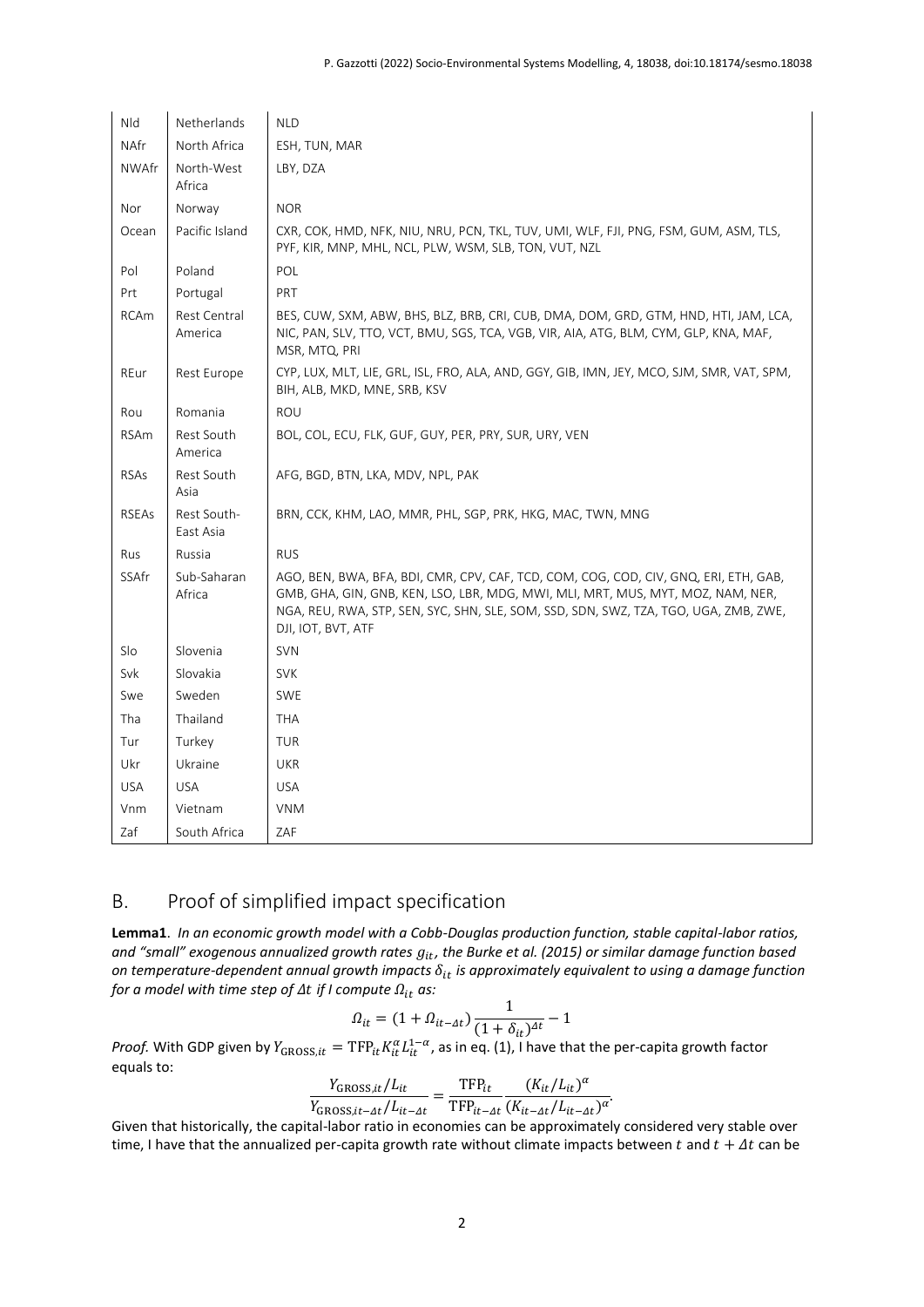computed as  $(1+g_{it})^{\Delta t} \approx \frac{\text{TFP}_{it}}{\text{TFP}_{it}}$  $\frac{1}{1+\epsilon}$  Now, based on the standard damage function in eq. (24), I have that  $TF_{it-4t}$  $Y_{\text{NET}, it} = \frac{Y_{\text{GROSS}, it}}{1 + \Omega}$  $\frac{1+Q_{it}}{1+Q_{it}}$  and then:

$$
\frac{Y_{\text{NET},it}/L_{it}}{Y_{\text{NET},it-At}/L_{it-At}} \approx \frac{\text{TFP}_{it}}{\text{TFP}_{it-1}} \frac{1 + \Omega_{it-At}^T}{1 + \Omega_{it}^T}.
$$

To obtain the equivalence to the annual growth rate impacts given by eq. (26), I need thus to solve the equation  $(1 + g_{it} + \delta_{it})^{\Delta t} = (1 + g_{it})^{\Delta t} \frac{1 + \Omega_{it} - \Delta t}{1 + \Omega_{it}}$  $\frac{1.2 \cdot 11 - 10}{1 + \Omega_{it}}$ . Looking at the annualized growth rates, and since for growth rates and growth rate impacts of up to, say, 2% or 0.02,  $g_{it} \approx 0$  and moreover  $\delta_{it} \approx 0$ , the left-hand side is close and approximal to  $((1+g_{it})(1+\delta_{it}))^{At}$ . Therefore, the baseline growth factor drops out and I have  $(1 + \delta_{it}) = \left(\frac{1 + \Omega_{it} - \Delta t}{1 + \Omega_{it}}\right)$  $\frac{1+\Omega_{it}-\Delta t}{1+\Omega_{it}}\Big)^{1/\Delta t}$ . Solving for  $\Omega_{it}$  I finally obtain:

$$
\Omega_{it} = (1 + \Omega_{it-At}) \frac{1}{(1 + \delta_{it})^{\Delta t}} - 1,
$$

so that the standard damage factor used on consumption or GDP can be used, only in a recursive form.

I compared the resulting country-level impacts in the RCP8.5 with SSP5 baseline GDP projections as in Burke et al. (2015) and found correlations of 0.9998 in 2050 and 0.9858 in 2100 with the approximated implementation based on Lemma 1.

# C. Additional figures for qualitative calibrations



Figure S1: SSP2 scenario projections for regional population (a) and gross GDP [PPP] (b) over the full time-horizon. Values from 2015 to 2100 are extracted from SSP dataset. Values beyond 2100 are estimated according to the conservative approach described.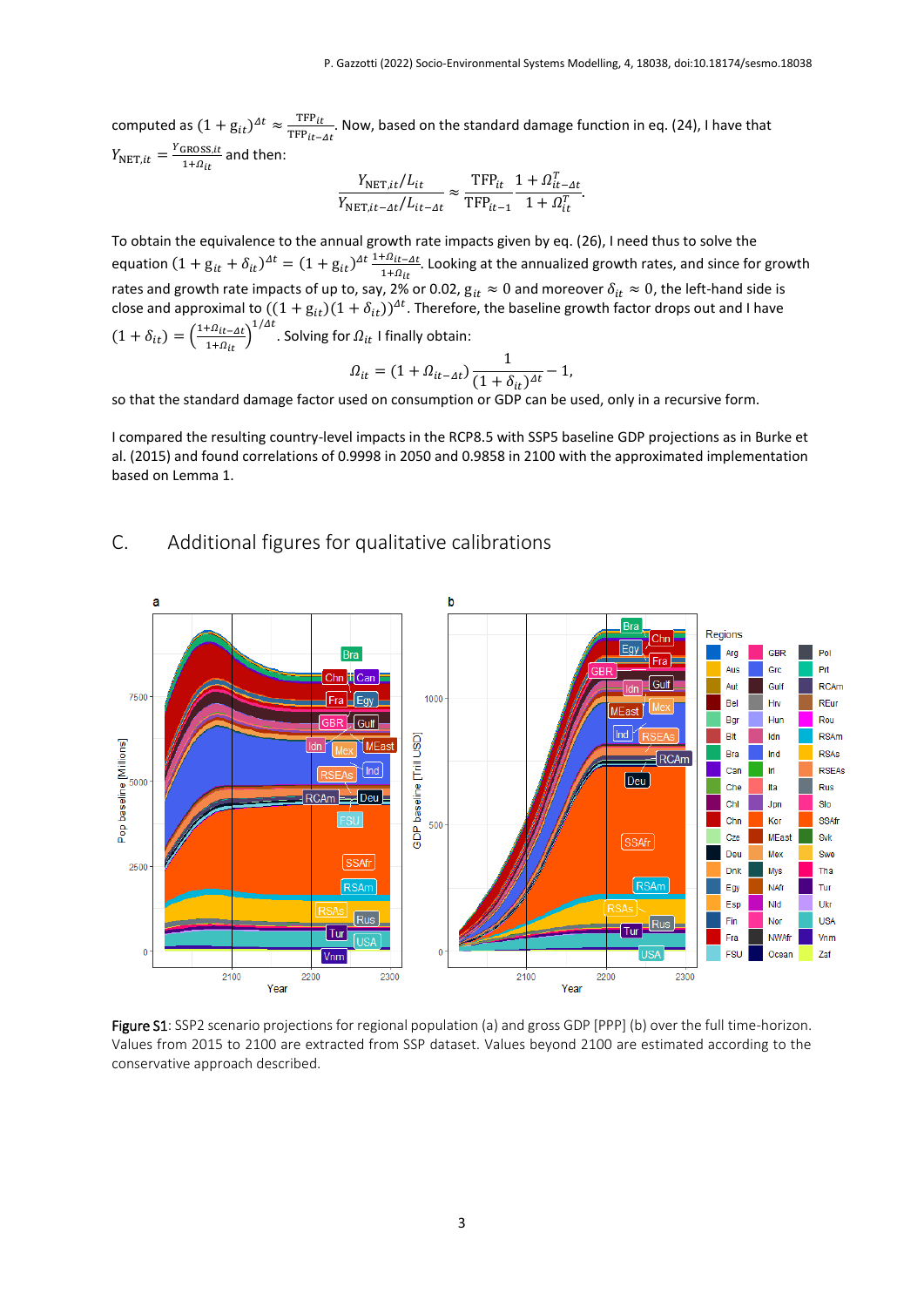

Figure S2: Panel (a) shows MACC fitting goodness (R-squared) distribution for all the candidate models and across all regions. Panel (b) shows the resulting curves for the China region for all the fitting models considered. It is a representative example of the extra qualitative check performed for the most influential economies.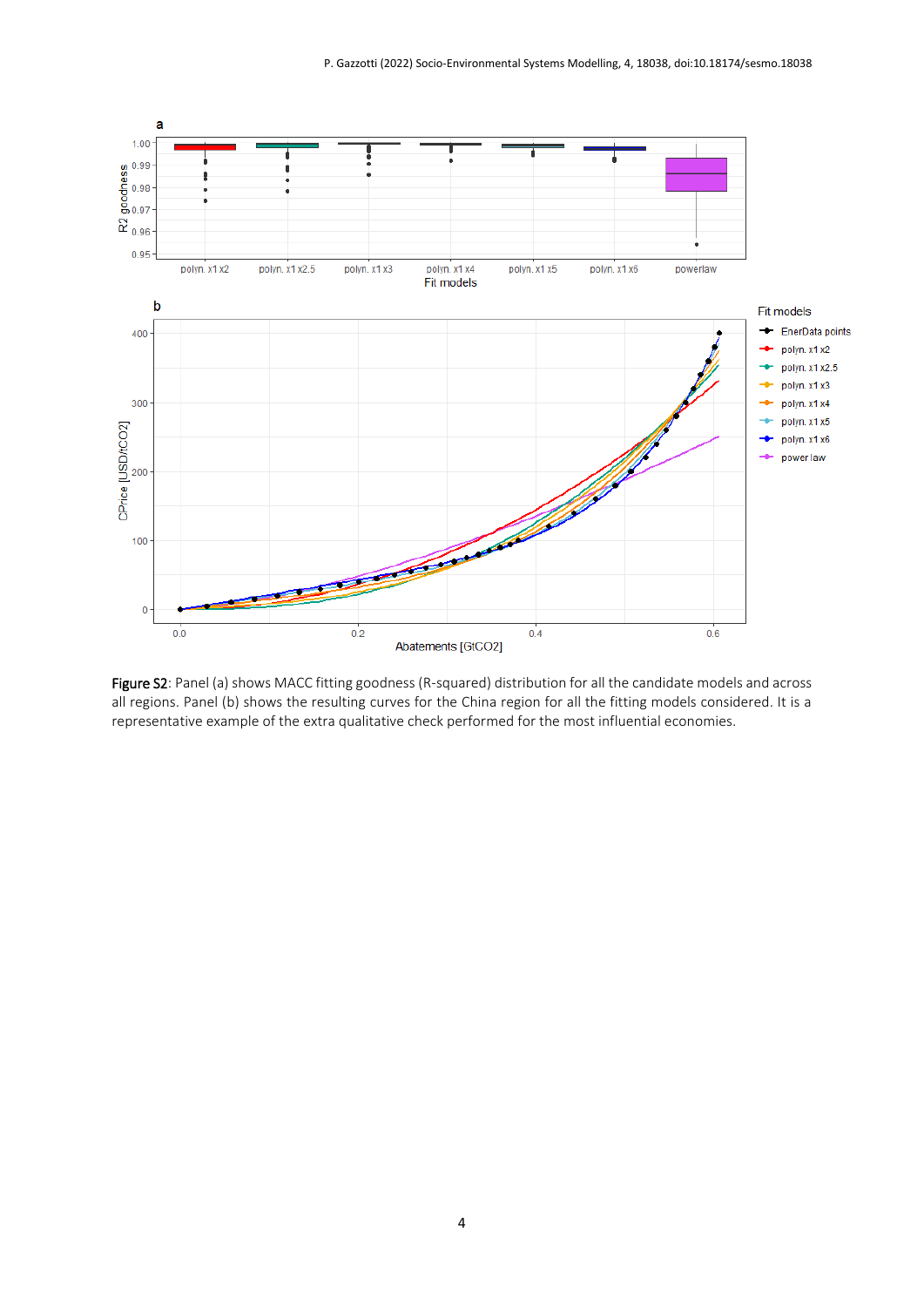

Figure S3: Figure showing qualitative analysis examples for MAC curves long-term transition towards backstop values. Resulting world emissions are compared with SSP-models references under same carbon-tax policies. In panel (a) carbon tax starts in 2020 from 30 US\$ with 5% yearly growth. In panel (b) carbon tax starts from 80 US\$ with 5% yearly growth. Experiments reported vary backstop converging time (pb-values) and transition smoothness (k-values).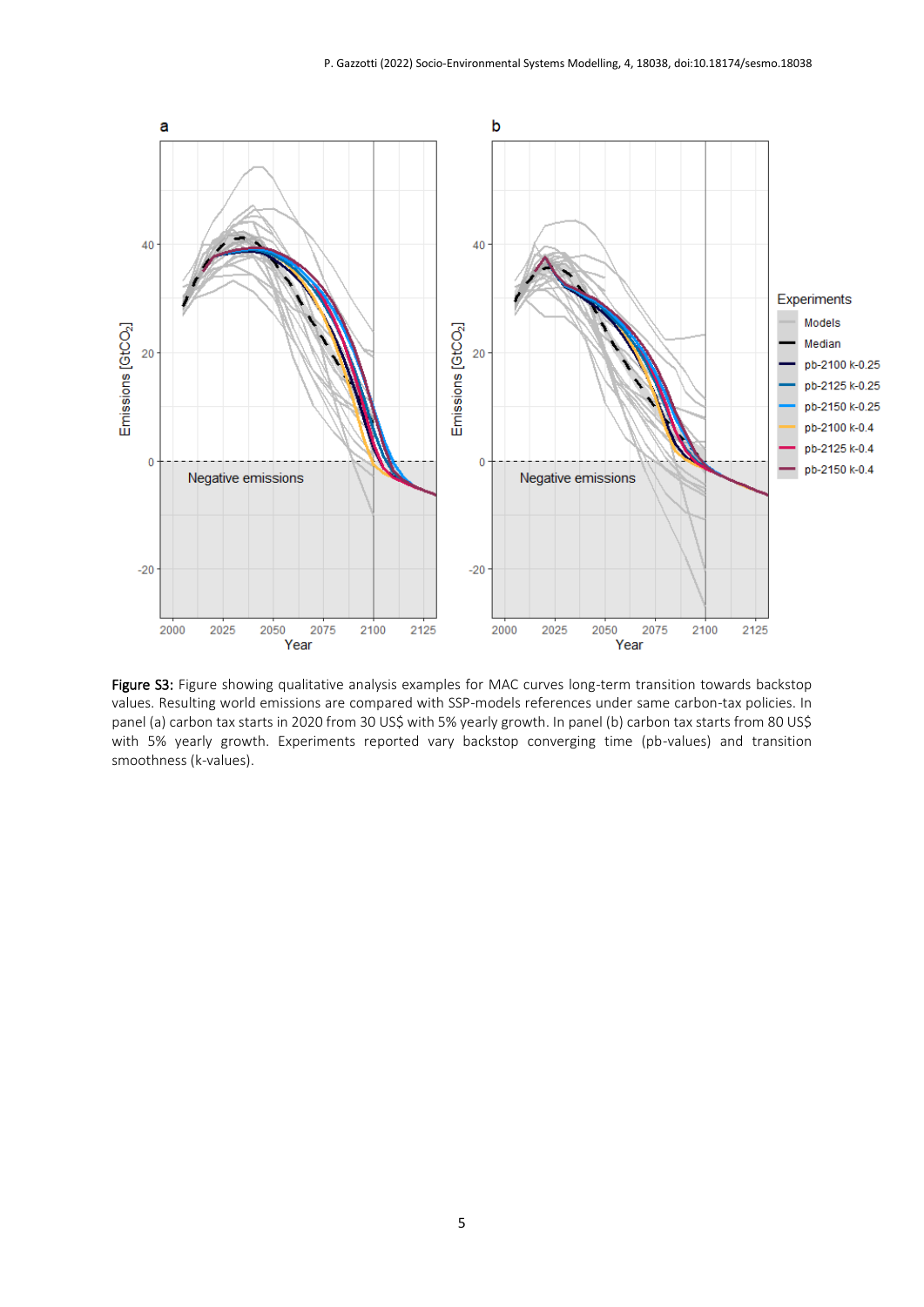

Figure S4: Comparison between Omega-Full (cf. eq. (27)) and Omega-Simple (cf. eq. (28)): Panel (a) shows emissions trajectories; Panel (b) shows world impacts as a percentage of baseline GDP. Experiments simulate the model under BAU (no-mitigation), Coop and Non-coop policy trajectories (with all the other variables at their default level). To better isolate the contribution of the different Omega definitions, local temperatures trajectories are provided exogenously as well (consistently with policy trajectories; this is highlighted with ET in the legend).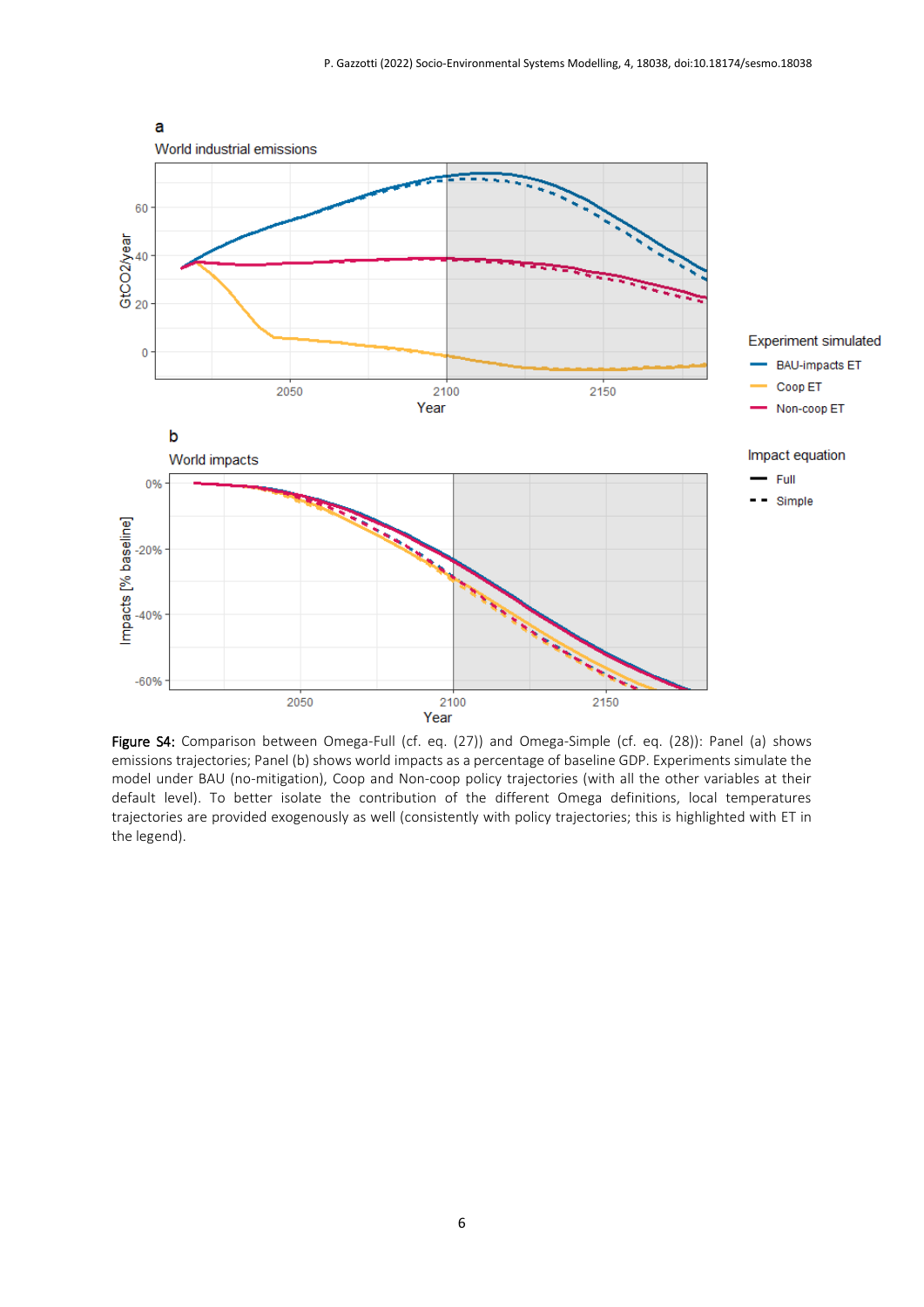

Figure S5: Regional impacts (expressed as percentages of baseline GDP) over time under Non-coop policies (those leading to highest values). Panel (a) shows the degenerating trends of a few countries when the model runs without any cap; Panel (b) shows the regional impacts when the [+100%, -100%) range cap applies (this is the official implementation); Panel (c) shows qualitatively the limited improvements in dampening the degenerating trends when a decay on impact effect is applied.